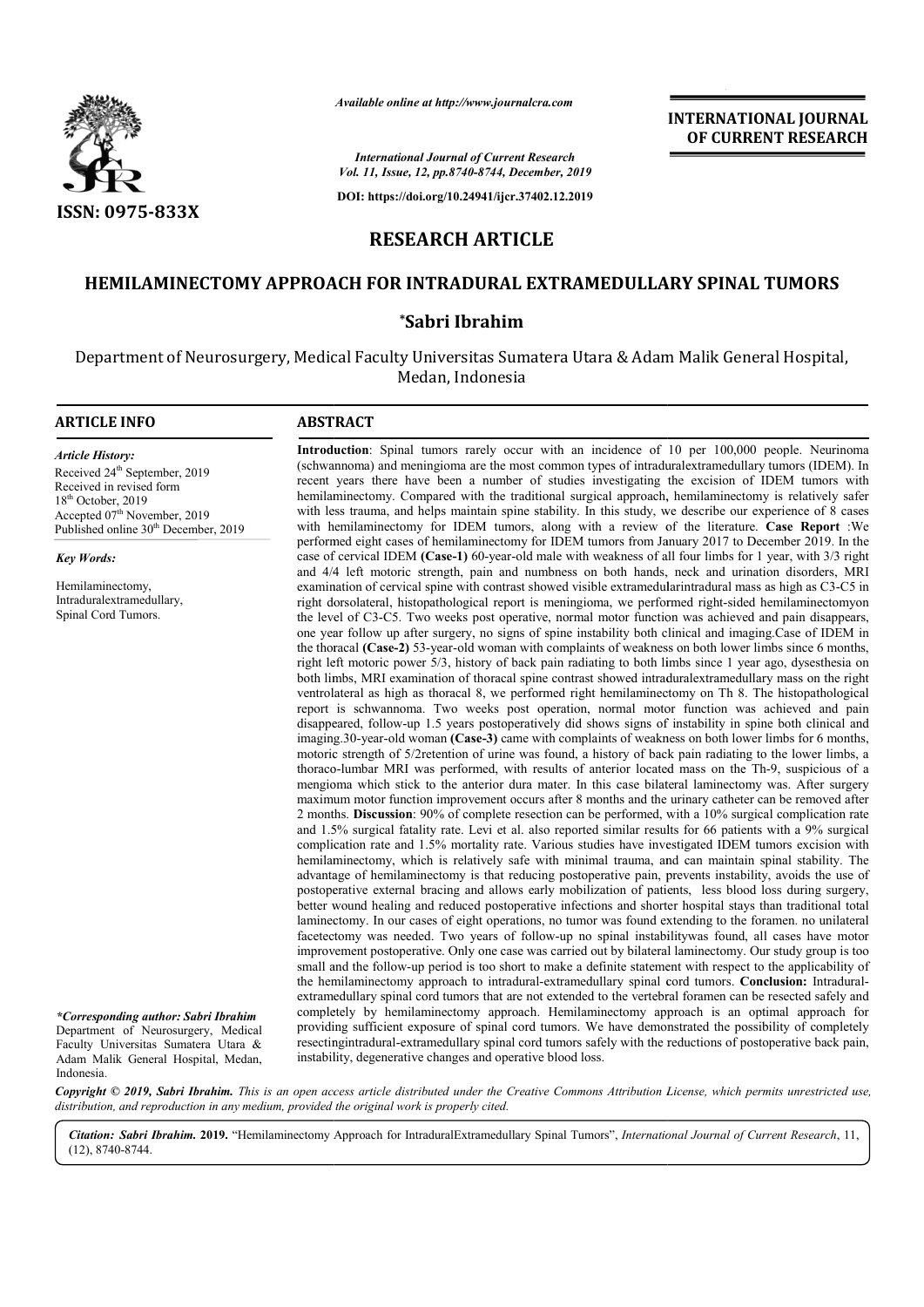## **INTRODUCTION**

Spinal tumors rarely occur with an incidence of 10 per 100,000 people (Masaryk, 1991), spinal tumors most often are derived from nerve sheat tumors, such as schwannomas and neurofibromas (30%), followed by meningiomas (25%) and others such as astrocytoma and angioblastoma (Stein, 1992). Neurinoma (schwannoma) and meningioma are the most common types of intraduralextramedullary tumors (IDEM). The most effective therapy for IDEM tumors can be achieved through early excision. The traditional laminectomy approach was used to excise IDEM tumors; although spine stability is often affected, due to interference with the posterior column. In recent years there have been a number of studies investigating the excision of IDEM tumors with hemilaminectomy. Compared with the traditional surgical approach, hemilaminectomy is relatively safer with less trauma, and helps maintain spine stability (Naganawa, 2011; Mannion, 2011). To prevent complications of instability, bilateral laminectomy with instrumentation or hemilaminectomy has been reported by Yasargil et al. in 1991 (Yasargil, 1991). In this study, we describe our experience of 8 cases with hemilaminectomy for IDEM tumors, along with a review of the literature.

#### **CASE REPORT**

We performed eight cases of hemilaminectomy for IDEM tumors from January 2017 to December 2019 (table 1). In the case of cervical IDEM (Case-1) 60-year-old male with weakness of all four limbs for 1 year, with 3/3 right and 4/4 left motoric strength, pain and numbness on both hands, neck and urination disorders, MRI examination of cervical spine with contrast showed visible extramedularintradural mass as high as C3-C5 in right dorsolateral, operation we has performed in general anesthesia, with prone position, midline incision at the level of C2-C6, with the aid of microscope, we performed right-sided hemilaminectomy on the level of C3-C5 with high speed drill and kerrison punch, duramater opened paramedian, sticky tumor on the lateral right of the duramater is released and involved duramater was burned and gross tumor removal was achieved with the size of 17x10x39 mm, duramater sutured with prolen 8.0 to obtain a waterproof closure, fibrin glue was then instilled to cover the closed dura surface, histopathological report is meningioma, two weeks post operative, normal motor function was achieved and pain disappears, one year follow up after surgery, no signs of spine instability both clinical and imaging.

Case of IDEM in the thoracal (Case-2) 53-year-old woman with complaints of weakness on both lower limbs since 6 months, right left motoric power 5/3, history of back pain radiating to both limbs since 1 year ago, dysethesia on both limbs, MRI examination of thoracal spine contrast showed intraduralextramedullary mass on the right ventrolateral as high as thoracal 8, surgery was performed in general anesthesia, prone position, midline incision, with the help of a microscope we performed right hemilaminectomy on Th 8 with high speed drill and kerrison punch, duramater was opened paramedian, tumor luxated outward, radix appear to be involved in tumors, radix was sacrifice , then gross tumor removal was achieved with the size of 11x10x22, duramater sutured with prolene 8.0 to obtain a waterproof closure. Fibrin glue was then instilled to cover the closed dura surface, the histopathological report is schwannoma.

Two weeks post operation, normal motor function was achieved and pain disappeared, follow-up 1.5 years postoperatively did shows signs of instability in spine both clinical and imaging. In another case (Case-3), a 30-year-old woman with complaints of weakness on both lower limbs for 6 months, motoric strength of 5/2, the patient entered through the ER because she could not urinate, a history of back pain radiating to the lower limbs, a thoraco-lumbar MRI was performed, it showed anterior located mass on the Th-9, suspicion of a mengioma which stick to the anterior dura mater, before the operation was decided not to do a hemilaminectomy approach. In this case bilateral laminectomy was done so as to provide sufficient space to free the tumor which sticked to the anterior duramater and to prevent spinal cord injury during surgery, during the operation tumor was very sticky to the dura mater and very bloody, the tumor is removed peacemeal, the duramter involved is burned, after the tumor is completely removed, the dura mater is sewn in the same manner as other cases. after surgery maximum motor function improvement occurs after 8 months and the urinary catheter can be removed after 2 months.

#### **DISCUSSION**

Traditionally IDEM tumors operations have been carried out with a total laminectomy (bilateral laminectomy) method, which facilitates good access and visualization. Seppala et al. reported a case series of 187 patients who underwent spinal schwannoma resection surgery (Cervoni, 1995; Seppala, 1995). In this series, 90% of complete resection can be performed, with a 10% surgical complication rate and 1.5% surgical fatality rate. Levi et al. also reported similar results for 66 patients with a 9% surgical complication rate and 1.5% mortality rate (Levy, 1986). Because the traditional total laminectomy approach often influences the spinal stability on the postoperative period, due to posterior column disruption, with the development of microsurgery techniques to maintain the stability of spinal biodynamics, lately various studies have investigated IDEM tumors excision with hemilaminectomy techniques compared to the traditional surgical approach, hemilaminectomy is relatively safe with minimal trauma, and can maintain spinal stability (Mannion, 2011; Naganawa, 2011).

Hemilaminectomy has been reported at the beginning of spinal surgery and has been popularized by Egger et al. in the 1980's by using a microscope (Chiou, 1989; Eggert, 1983). In 1991, Yasargil et al. (1991) proposed hemilaminectomy for intradural tumors, and Oktem et al. (2000) described their experiences with 20 patients undergoing hemilaminectomy for intradural tumor resection. These patients did not show spinal instability after two years of follow-up. The advantage of hemilaminectomy is that it reduces postoperative pain, prevents instability, avoids the use of postoperative external bracing and allows early mobilization of patients (Pompili, 2004). Besides hemilaminectomy associated with less blood loss during surgery, better wound healing and reduced postoperative infections and shorter hospital stays than traditional total laminectomy (Bertalanffy, 1992; Tredway, 2006). Some surgeons may be concerned about incomplete removal of the tumor in hemilaminectomy approach, or inadvertent spinal cord damage with the relatively narrow surgical corridor compared with total conventional laminectomy during the surgery for spinal cord tumors.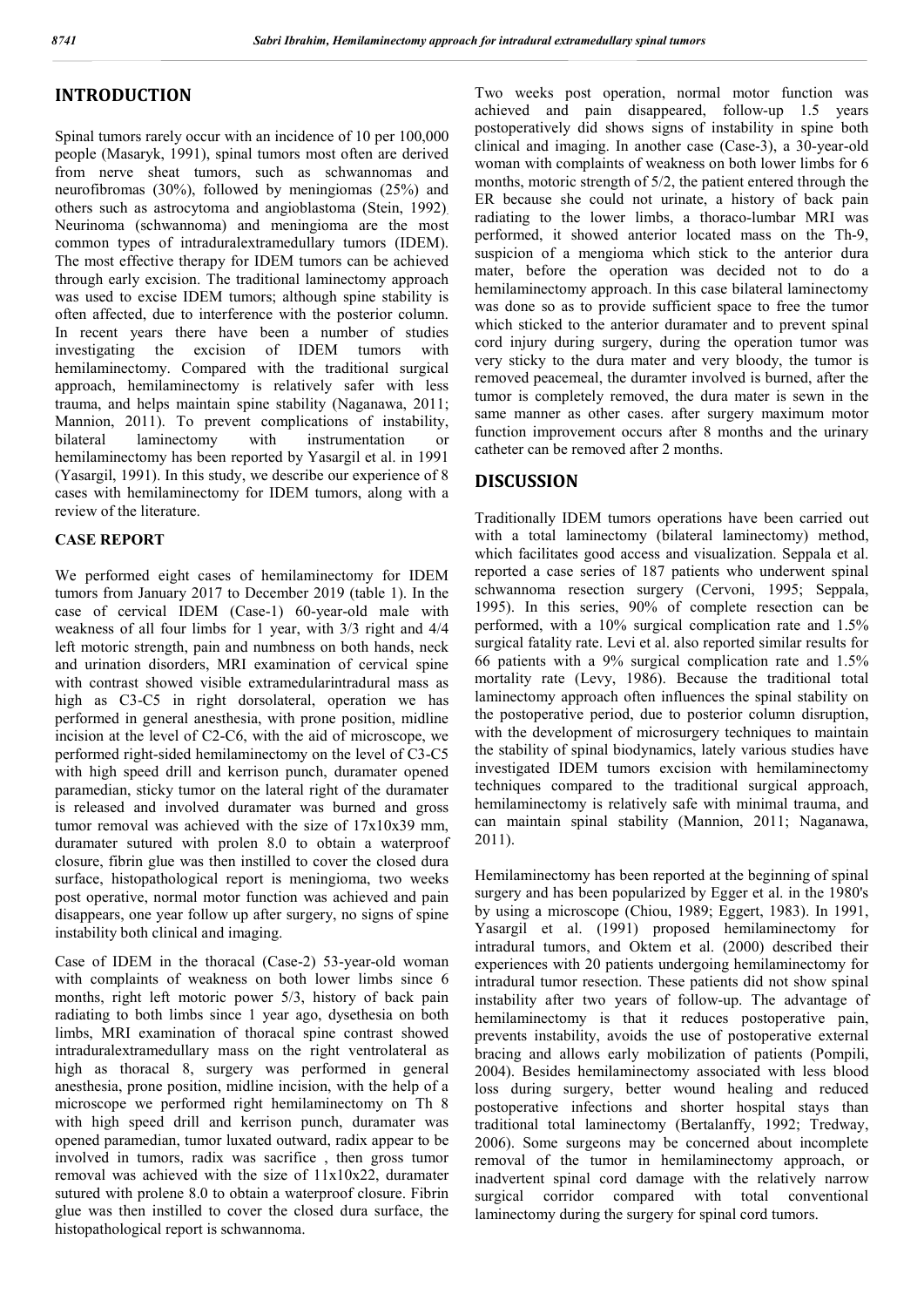

**Image 1. (A) Cervical MRI coronal view, T2, masss on the level of C3-C5, (B) Axial view shows tumor on the right dorsolateral, (C) Tumor mass after removal,greyish red color, hypervascular with the size of 17x10x39 mm, (D) Schematic area of hemilaminectomy, (E) Cervical 3D CT Scan post operatively, area of hemilaminectomy in C3-C5, (F) Axial view CT scan post operatively, defect on right lamina, (G) Contrast cervical MRI with axial viewpost operatively, no tumor residue, (H) Sagital view cervical MRI, no tumor residue**



**Image-2; (A) Contrast MRI of the thoracal spine, T2, sagittal view, tumor mass was visible as high as Th8, (B) MRI of the thoracal spine with contrast, T2, axial view, right ventrolateral tumor, suspected IDEM, (C) CT scan of thoracal spine postoperatively, sagital view show unilateral lamina defect as high as Th8, (D) CT scan of the thoracal vertebrae axial view, visible lamina defect as high as Th8 on the right side, (E) MRI of thoracal spine with contrast postoperatively, sagital view T2, no tumor residues was found, (F) Tumor mass after being removed intoto, gray red color, hypovasculer, size 11x10x22mm**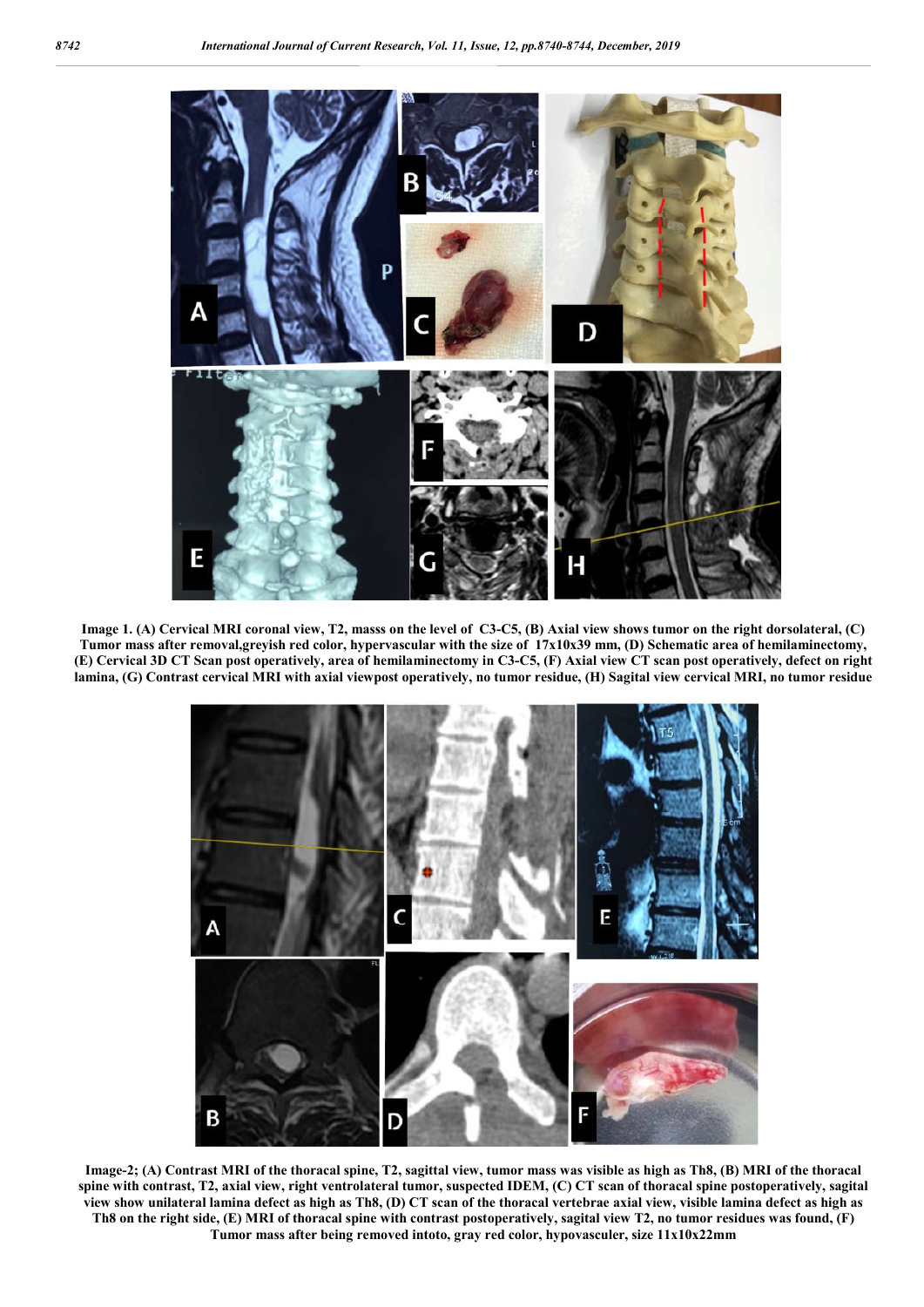| Table 1. Details of patients who underwent the hemilaminectomy for IDEM tumors |  |  |  |  |  |
|--------------------------------------------------------------------------------|--|--|--|--|--|
|--------------------------------------------------------------------------------|--|--|--|--|--|

| Patient no | Age $/$ sex  | Location        | Size (mm) | Side           | Histopatology |
|------------|--------------|-----------------|-----------|----------------|---------------|
|            | 60/Male      | Cervical 3-5    | 17x10x39  | Left, Dorsal   | Menigioma     |
|            | 53/ Famela   | Thoracal 8      | 11x10x22  | Right, Ventral | Schwannoma    |
|            | 30/ Famale   | Thoracal 9      | 13x12x15  | True Ventral   | Meningioma    |
| 4          | 51/Male      | Cervical 4-5    | 15x12x29  | Left, Dorsal   | Schwannoma    |
|            | 41 / Male    | Junction T12-L1 | 17X16X18  | Right, Dorsal  | Schwannoma    |
|            | $56/$ Famale | Lumbal 2        | 13x12x22  | Left, Dorsal   | Schwannoma    |
|            | 52 / Famale  | Lumbal 1-2      | 13x12x28  | Right, dorsal  | Schwannoma    |
|            | 48/ Male     | Thoracal 11     | 11x10x21  | Left. Dorsal   | Schwannoma    |



**Image-3. (A) Thoracal spine MRI, sagital view, T1 contrast, showed tumor mass on the level of Th9, (B) MRI of thoracal spine, T1 contrast, axial view, tumor mass on the level of Th 9 and located anteriorly, (C) image of surgery after bilateral laminectomy on the Th9 level, (D) Tumors appear after minimal spinal cord retraction, hypervasculer tumors, stick to the anterior duramater, cannot be luxated due to strong fixation on duramater, size 13x12x15 mm, (E) Photograph after piecemeal tumor removal, (F) Tumor mass which was removed in a peacemeal manner**

However, the narrow surgical field in hemilaminectomy approach is not an obstacle to removing IDEM tumors. Under the microscope, we secured working space for the operation via drilling of the base of the spinous process. We then could gross totally remove the tumor mass in the majority of cases. The exposure of the dorsal parts of the spinal cord after creating the working space for the operation is sufficient in comparison to total laminectomy. The dissection of the arachnoidal compartments and the release of cerebrospinal fluid provided a larger field for surgical manipulation. When gross total removal of the tumor without cord damage is not

feasible through the hemilaminectomy approach procedure, the surgeon can convert to bilateral laminectomy during the operation (Lee, 2012). In our cases of eight operations, no tumor was found extending to the foramen, so no unilateral facetectomy was needed, with an average of two years of follow-up there was no spinal instability even in the thoracolumbar junction, all cases of postoperative motor improvement occurred, of all the eight cases, only one case was carried out by bilateral laminectomy (case-3), Our study group is too small and the follow-up period is too short to make a definite statement with respect to the applicability of the